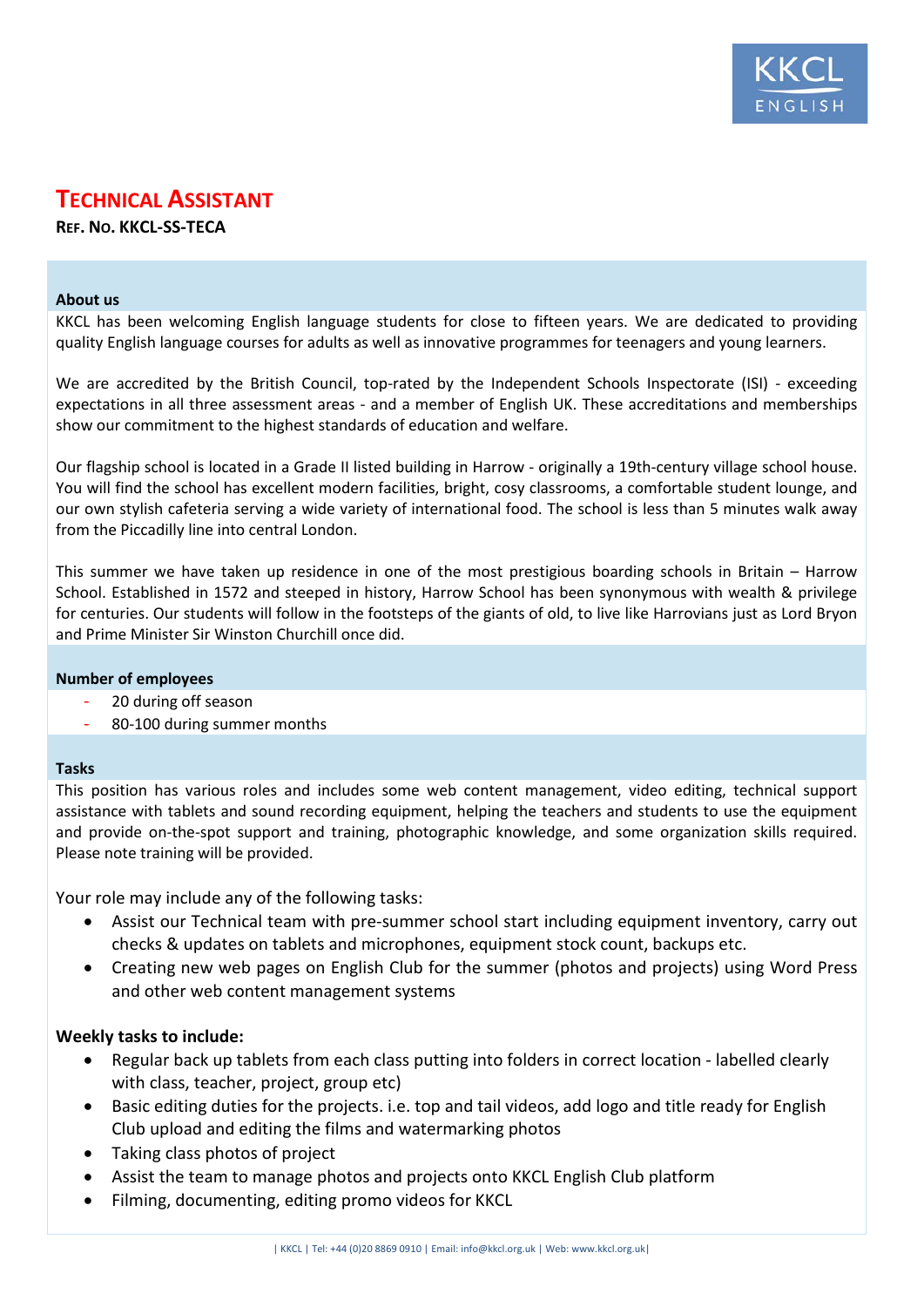

# **Daily duties**

- To provide daily support to our Technical team
- To assist line manager to ensure teachers are using equipment correctly (during filmamking etc projects)

# **Skills needed**

The candidate will have a good knowledge of:

- Portable tablets and apps
- Premiere Pro/Sony Vegas editing software
- Strong IT and computer skills
- Usage of professional camera e.g. Canon 7D with basic settings
- Wordpress and content management (with basic understanding of HTML)

#### **Skills to be acquired**

- To gain knowledge on Network based photo database, digital photo management software e.g. Daminion software
- To gain real work experience on Wordpress and content management
- To build up your own portfolio

### **Duration**

June to August

# **Office languages**

English

#### **Location**

Harrow-on-the-Hill / Harrow, London

#### **Salary**

From £7.85 per hour depending on experience

#### **Office hours**

Monday to Friday

8.30am to 5:30pm

*We cannot offer work permits to candidates who are not eligible to work in the United Kingdom. Due to the volume of applications, only short-listed applicants will be contacted.*

*Please Note: We will require at least two references which will be followed up by our HR team. Candidates will need to undergo the necessary DBS police checks and any gaps in work history will need to be explained. 2 types of official identification and certificates (either originals or certified copies) will be required for our records.*